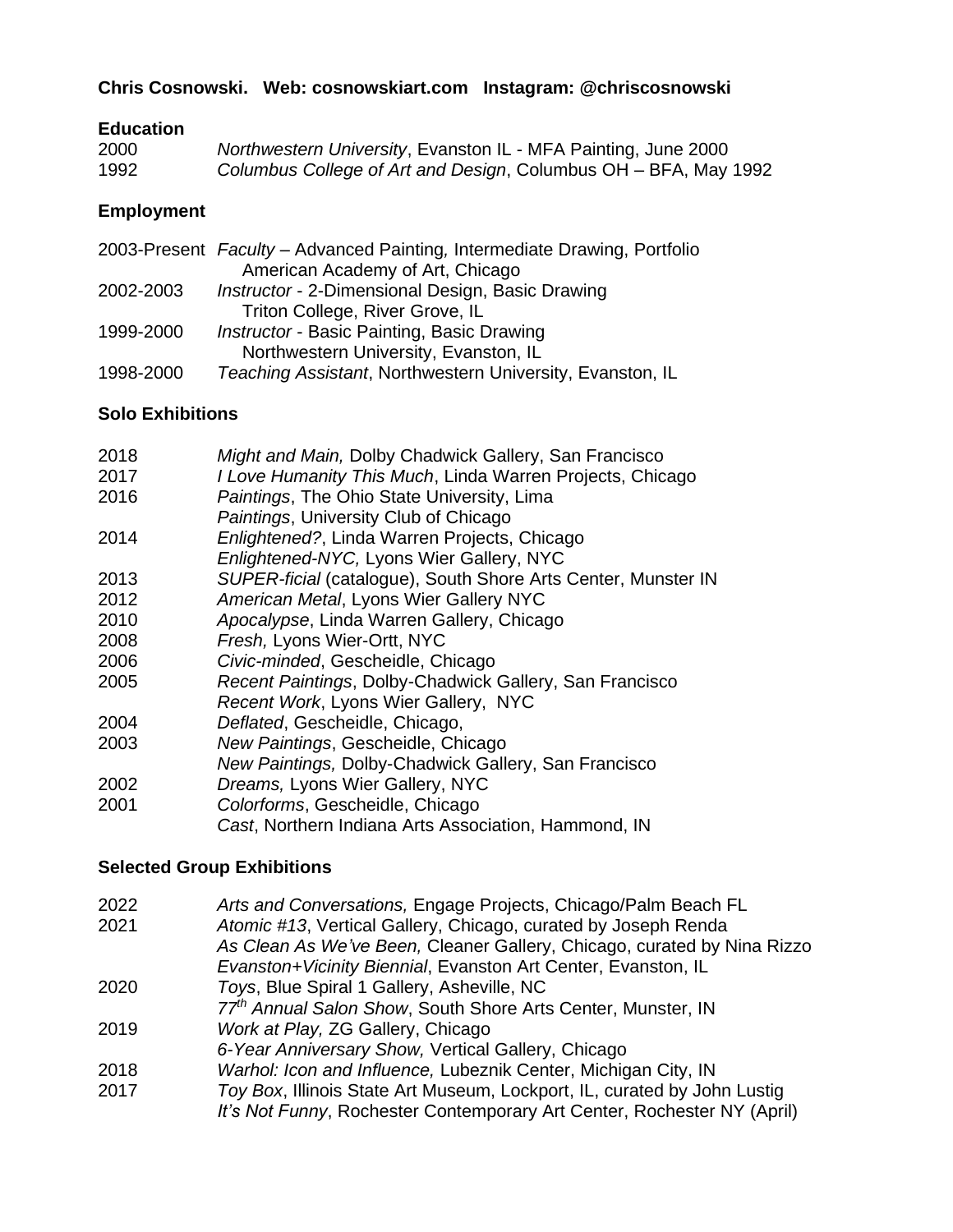# **Selected Group Exhibitions (continued)**

|      | Luminance, Lyons Wier Gallery, NYC                                                  |
|------|-------------------------------------------------------------------------------------|
|      | Can't Lose, Metropolitan Capital, Chicago                                           |
|      | <b>GAME ON!, Manifest Gallery, Cincinnati OH</b>                                    |
| 2016 | Summer Session, Lyons Wier Gallery, NYC                                             |
|      | Chicago Paints, Ohio University, Athens OH                                          |
| 2015 | Hybrid's Paradise, Evanston Art Center, Evanston IL Curated by Sergio Gomez         |
|      | Roots, Linda Warren Projects, Chicago                                               |
|      | The Mayfair Exhibition, Lyons Wier Gallery, NYC                                     |
| 2014 | National Contemporary Painting Exhibition, Weatherhead Gallery                      |
|      | University of St. Francis, Fort Wayne, IN                                           |
|      | Art Miami, Lyons Wier Gallery                                                       |
|      | Summer Session, Lyons Wier Gallery, NYC                                             |
|      | MIA in MIA, Lyons Wier Gallery, NYC                                                 |
| 2013 | Art Miami, Lyons Wier Gallery                                                       |
| 2012 | Dallas Art Fair, Lyons Wier Gallery                                                 |
|      | Art Pad SF, Lyons Wier Gallery                                                      |
| 2011 | Here and Now, Lyons Wier Gallery, NYC                                               |
| 2010 | Angels, KunzVisGonzales, Chicago, IL                                                |
|      | Midnight Snacks: Chicago, 1366 Space, Chicago                                       |
|      | Curated by Brian Hubble, Amie Cunat, Travis Wyche                                   |
| 2009 | Pulse Miami, Lyons Wier Gallery                                                     |
|      | <b>Endless Summer, Lyons Wier Gallery, NYC</b>                                      |
|      | Another Damn Good Painting Show, Lyons Wier Gallery, NYC                            |
|      | Upscale/Downsized, Bowling Green University, Bowling Green OH.                      |
|      | The Art Of Play, Dolby Chadwick Gallery, San Francisco                              |
|      | Playing Around, Brattleboro Museum, Brattleboro, VT.                                |
|      | ArtChicago, Linda Warren Gallery.                                                   |
|      | Pulse New York, Lyons Wier-Ortt.                                                    |
| 2008 | ArtChicago, Linda Warren Gallery.                                                   |
| 2007 | Ground Breaking: New Space, New Perspective, Lyons Wier-Ortt, NYC                   |
|      | Unseriously/Serious, Linda Warren Gallery, Chicago                                  |
|      | ArtChicago, Linda Warren Gallery.                                                   |
|      | Representation 2007, Jenkins Johnson Gallery, NYC                                   |
| 2006 | 10 Years - A Retrospective, Dolby-Chadwick Gallery, San Francisco                   |
| 2005 | Domestic Disturbance, Evanston Art Center, Evanston, IL                             |
|      | Sinister, Tarble Art Center, Eastern Illinois University, Charleston, IL            |
| 2004 | The Reflected/Refracted Self, Carl Hammer Gallery, Chicago                          |
|      | The Artist as Collector, Northern Indiana Arts Association, Munster, IN (catalogue) |
|      | American Realism, Plus One Plus Two Galleries, London                               |
|      | Meat Market, Lyons Wier Gallery, NYC                                                |
|      | Fantastical Memories, NURTUREart Gallery, Brooklyn, NY                              |
|      | <b>Curated by Bridget Parris</b>                                                    |
| 2003 | Group Show, Dolby-Chadwick Gallery, San Francisco                                   |
| 2002 | Here and Now, Cultural Center, Chicago (catalogue)                                  |
|      | Harboring Beauty, Gescheidle Gallery, Chicago                                       |
|      | Art Chicago, Gescheidle Gallery                                                     |
|      | San Francisco International Art Exposition, Gescheidle Gallery                      |
| 2001 | Snowglobe Invitational, Gescheidle, Chicago                                         |
|      | Pin-up, Lyonswier Gallery, NYC                                                      |
|      |                                                                                     |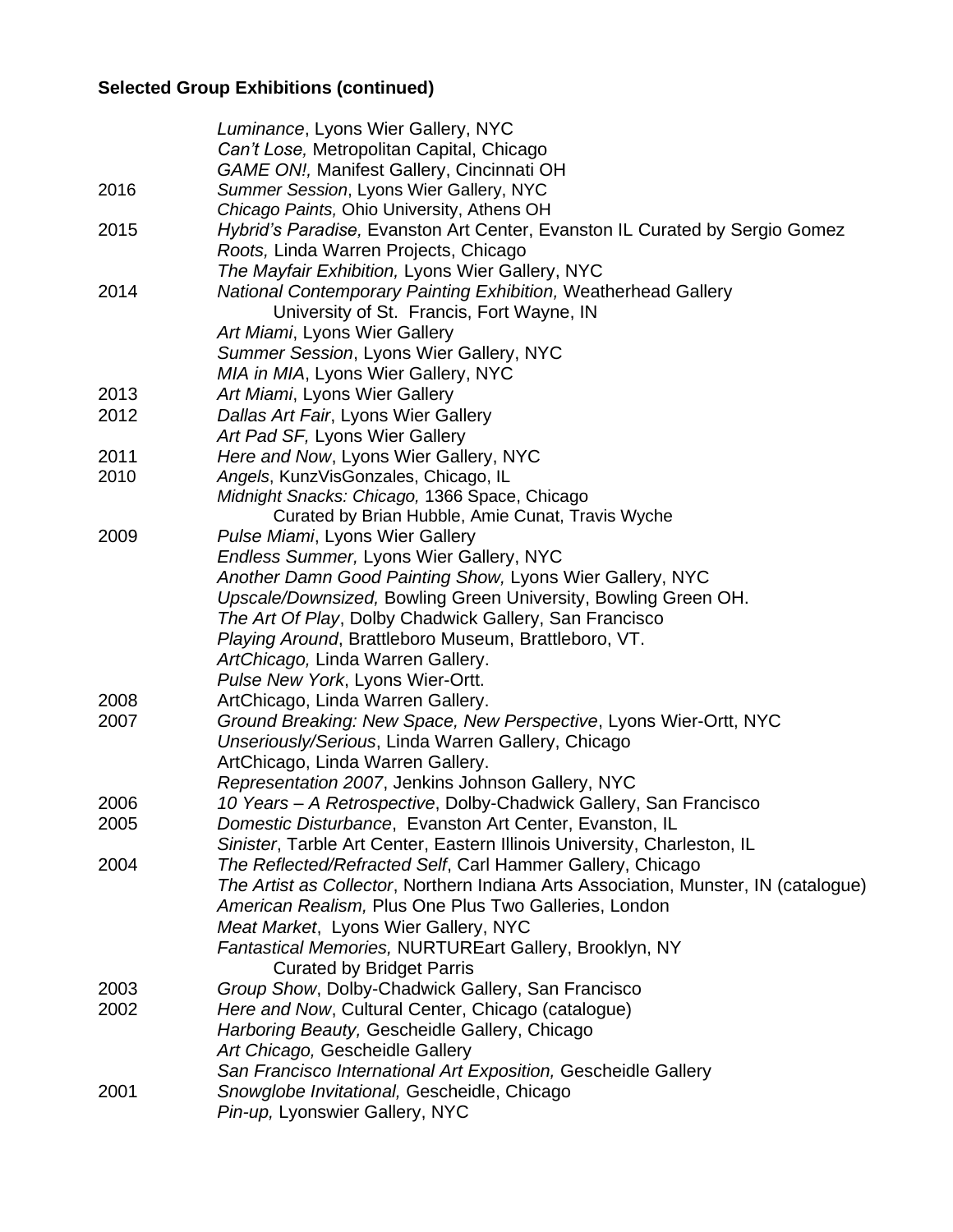## **Selected Group Exhibitions (continued)**

| 2001 | Welcome to My Dollhouse, Zolla-Lieberman Gallery, Chicago                       |
|------|---------------------------------------------------------------------------------|
|      | Subject Matters, Standard Gallery, Chicago (catalogue)                          |
|      | Artists/Alumni, Block Museum, Northwestern University, Evanston, IL (catalogue) |
|      | Narrative Sampler, Lyonswier Gallery, Chicago                                   |
| 2000 | Les Chemical Carnales, Hyde Park Art Center, Chicago                            |
|      | Shake the Coat, North Park University, Chicago                                  |
|      | Union League Civic and Arts Foundation Scholarship Exhibition, Chicago          |
| 1999 | Union League Civic and Arts Foundation Scholarship Exhibition, Chicago          |
|      | Votive Offerings, Hyde Park Art Center, Chicago                                 |

## **Juried Exhibitions**

| 2015                      | Art By America, jurors: James Yood, Ginny Voedisch, The Art House, Chicago    |
|---------------------------|-------------------------------------------------------------------------------|
| 2004                      | Exhibition of American Art, juror: James Rondeau                              |
|                           | Rehabilitation Institute of Chicago                                           |
| 2003                      | Young Painters Competition, juror: Buzz Spector, Miami University, Oxford, OH |
|                           | 60 <sup>th</sup> Annual Salon Show, juror: Michael Rooks                      |
|                           | Northern Indiana Arts Association, Munster, IN                                |
| 2001                      | 15th Annual Juried Exhibition, Juror: Dana Miller, Nexus Gallery, NYC         |
|                           | Narration: Emblem and Sequence in Contemporary Art, Juror: Robert Taplin      |
|                           | Creative Arts Workshop, New Haven, CT                                         |
| $D1$ , $h1$ , $h2$ , $h3$ |                                                                               |

#### **Public Art**

| 2020 | Chicago Transit Authority, Installation Montrose Blue Line Station |
|------|--------------------------------------------------------------------|
|      | Windy City Odyssey, Ten Glass Panels                               |

## **Awards**

| 2020           | Alexandra Gardner Riddle Award \$500, South Shore Arts Association, Munster, IN |
|----------------|---------------------------------------------------------------------------------|
| 2016           | Finalist-Manifest Prize, Manifest Gallery, Cincinnati, OH                       |
| 2015           | Juror's Award \$1,000, The Art House, Chicago                                   |
| 2003           | Juror's Award \$500, Northern Indiana Art Association                           |
| 2001           | Finalist award \$700, Illinois Art Council                                      |
| 2000           | Scholarship \$4,000, Union League Civic and Arts Foundation, Chicago            |
|                | Scholarship \$1,000, The Eugene Myers Graphics Artist's Program                 |
| 1999           | Scholarship \$5,000, Union League Civic and Arts Foundation, Chicago            |
| 1998-2000      | Teaching Assistantship, Northwestern University, Evanston IL                    |
| 1988           | Scholarship \$4,000, Columbus College of Art and Design, Columbus OH            |
| <b>Reviews</b> |                                                                                 |

| Artists showcased virtually at South Shore Arts 77 <sup>th</sup> Annual Salon Show |
|------------------------------------------------------------------------------------|
| Philip Potempa, Chicago Tribune.com                                                |
| Top V. Weekend Picks (6/22-6/28), Bad at Sports.                                   |
| RoCo's Exhibit Approaches Serious Subjects With Merry Media                        |
| Rebecca Rafferty, RochesterCityNewspaper.com                                       |
| Seeing the Art for the Trees, Philip A. Hartigan, Hyperallergic                    |
|                                                                                    |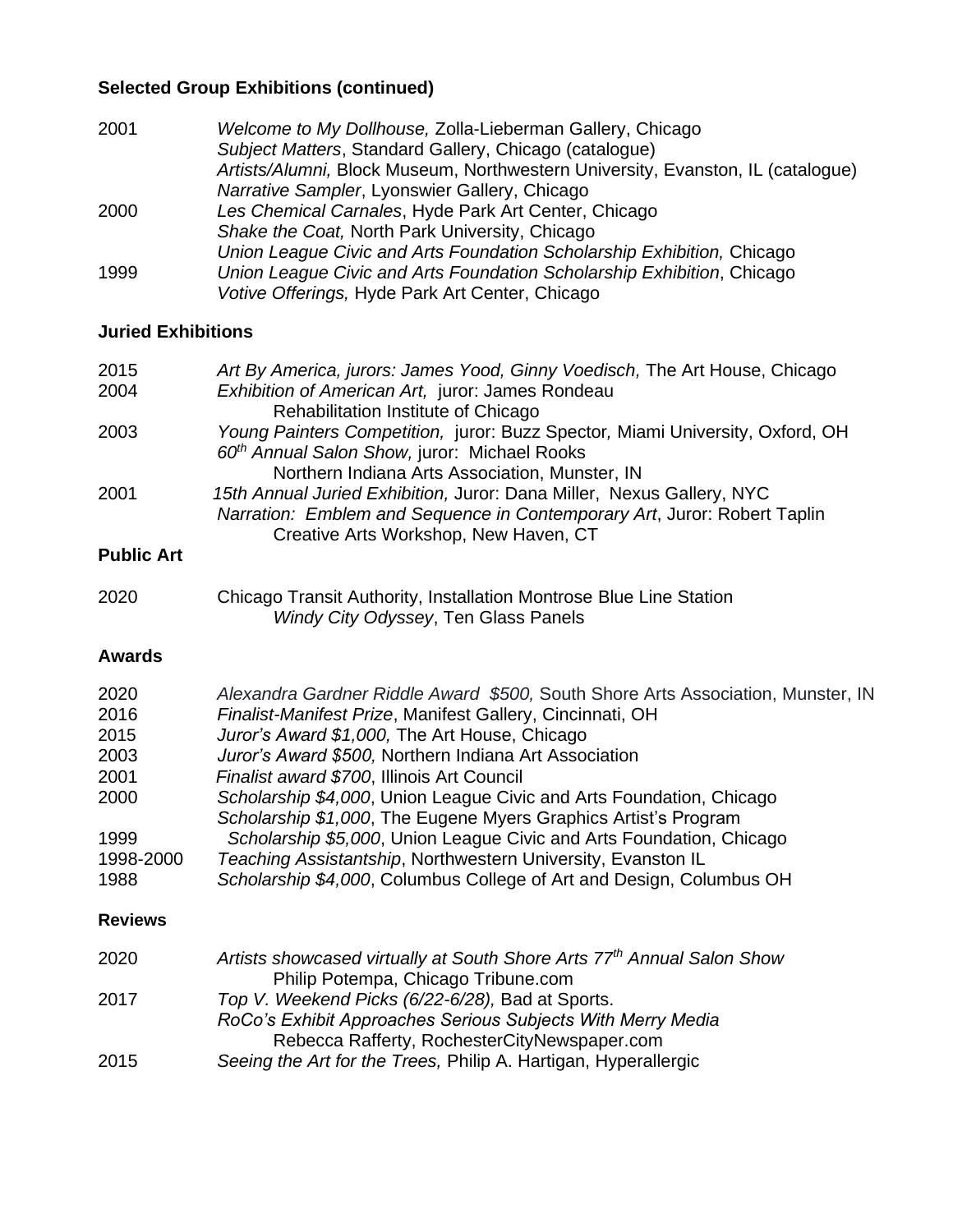## **Reviews (continued)**

| 2014 | Portrait of the Artist: Chris Cosnowski, Maria Girgenti, NewCity.com<br>Jason Foumberg, Chicagomag.com, "21 Art Gallery Exhibits to See in Chicago" |
|------|-----------------------------------------------------------------------------------------------------------------------------------------------------|
|      | New American Paintings.com. "Must See Painting Shows: March"                                                                                        |
| 2012 | Oscar A. Laluyan, Arte Fuse, "The Luster of Metal and a Little Monster"                                                                             |
|      | Arts Observer, "American Metal': Chris Cosnowski's Trophies Symbolize More<br>Than Athletic Victory"                                                |
|      | Soalife.com, "Momento: Chris Cosnowski's American Metals"                                                                                           |
|      | New American Paintings.com. "Must See Painting Shows: March"                                                                                        |
| 2011 | Philip McCluskey, Scallywag and Vagabond                                                                                                            |
|      | "Here and Now at the Lyons Wier Gallery"                                                                                                            |
| 2010 | Phil Morehart, Chicago Journal, "Smiling Through the Madness"                                                                                       |
| 2008 | Lifting Faces.com                                                                                                                                   |
| 2006 | Flavorpill CHI, online review, "Civic-minded"                                                                                                       |
| 2005 | Myrna Petlicki, Diversions, "A Male View of 'Domestic' Life"                                                                                        |
|      | Michael Leaverton, SF Weekly, Top Calendar Stories                                                                                                  |
| 2004 | Fred Camper, Chicago Tribune, "Look into the mirror, and what do you see?"                                                                          |
| 2003 | Margaret Hawkins, Chicago Sun Times, Gallery Glance                                                                                                 |
| 2002 | Mario Naves, New York Observer, "Stand up painter"                                                                                                  |
|      | New York Sun, "Toy Story"                                                                                                                           |
|      | Alan Artner, Chicago Tribune, Here and Now                                                                                                          |
| 2001 | Margaret Hawkins, Chicago Sun Times, "Boys and Their Toys"                                                                                          |
|      | John Brunetti, New Art Examiner, Welcome to My Dollhouse                                                                                            |
|      | Margaret Hawkins, Chicago Sun Times, Welcome to My Dollhouse                                                                                        |
| 2000 | Cara Glatt, Hyde Park Herald, "Chemical brothers: an arresting exhibit"                                                                             |
| 1999 | Cara Glatt, Hyde Park Herald, "Art as devotion and sacrament"                                                                                       |

# **Bibliography**

| 2015     | International Painting Annual 4, Manifest Gallery                               |
|----------|---------------------------------------------------------------------------------|
| 2013     | New American Paintings#107, Midwest Edition (cover image)                       |
| 2011     | Malorie R. Medellin, ChicagoLawyerMag.com, "Using Office Art to Convey A Firm's |
| Culture" |                                                                                 |
| 2008     | Big Mind, Dennis Genpo Merzel, Tricycle                                         |
| 2006     | The Edge of Realism, American Art Collector, December 2006                      |
|          | Christine Newman, Open House, Chicago Magazine, August 2006                     |
| 2004     | A Spotlight on Living Artists, Crow Woods Publishing                            |
| 2002     | New American Paintings #35, Midwest Edition (cover image)                       |
|          |                                                                                 |